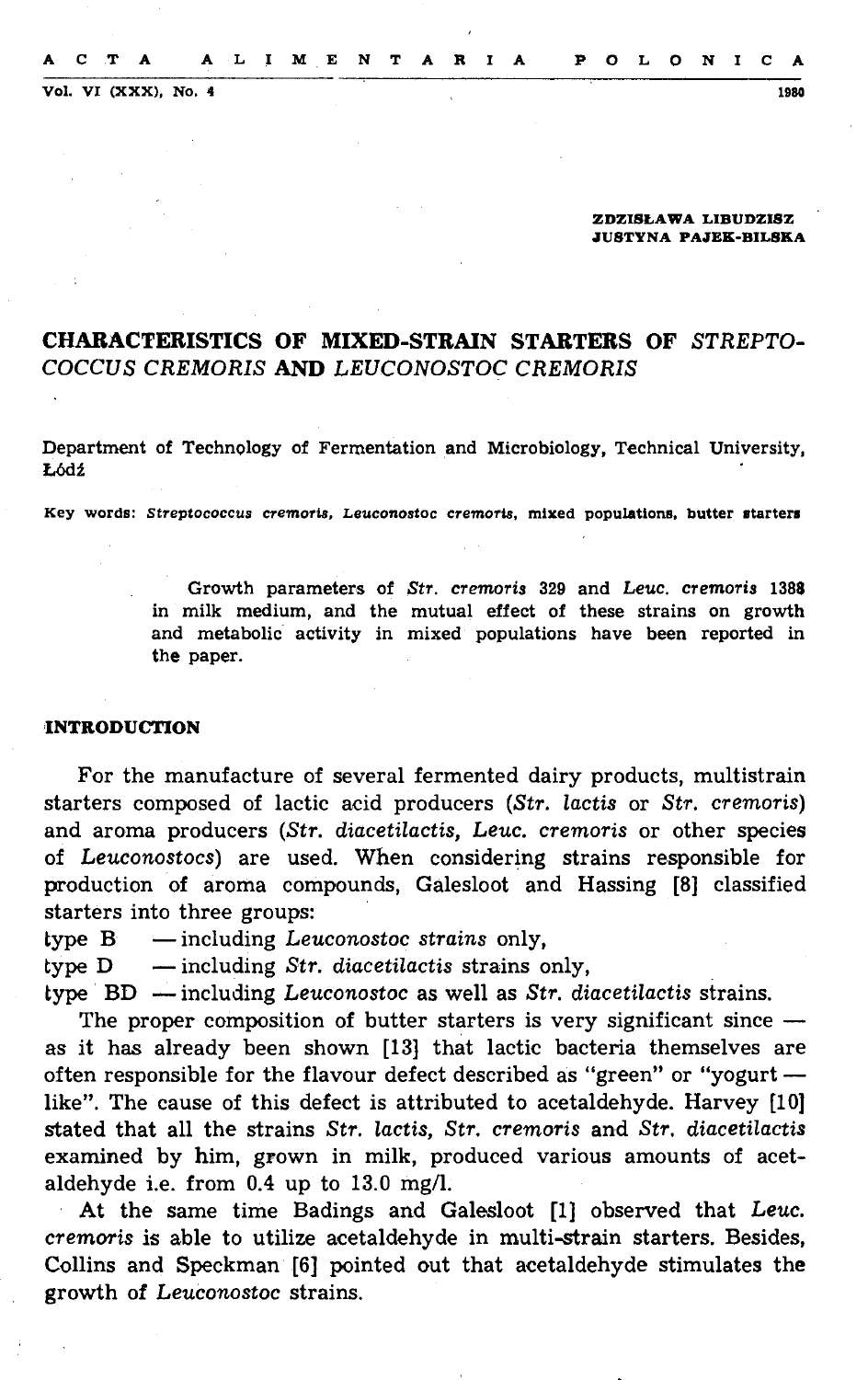All these findings are very significant, for the proper ratios of diacetyl to acetaldehyde levels affect the flavour of butter starters. The ratio of diacetyl to acetaldehyde from 13:1 to 5.5:1 in a starter brings about its "harsh" flavour, whereas "green" on "yogurt-like" flavour appears when the ratio drops to less than 3.2:1. Only starters which produce diacetyl and acetaldehyde in ratios from 4.4:1 to 3.2:1 are found to have the desirable flavour [13]. On the basis of the given data it is now quite a common trend to apply B or BD type starters. Numerous observations speak in favour of them [5, 8, 18, 20]:

1. D type starters in production conditions very often lose aromaproducing bacteria which is caused by the attack of bacteriophages. Such  $n$  phenomenon was never observed in B type starters.

2. In spite of rather high diacetyl content in butter produced with the use of D type starters, such butter is liable to rapidly occuring oxidation processes.

3. The application of *Str. diacetilactis* strains ensures high production of diacetyl in young starters, but later on reductase of diacetyl converts diacetyl into acetoin, and thus reduces irreversibly the amount of this flavour component of butter.

4. The addition of Leuconostoc strains to a starter prevents the "harsh" flavour of a product, which is due to utilization of the excess of acetaldehyde.

## **METHODS**

Organisms: two strains of lactic acid baderia, i.e. *Str. cremoris* 329 coming from Dairy Culture Collection in Olsztyn and Leuc. *cremoris*  1388 obtained from the National Collection of Dairy Organisms in Great Britain have been selected for the investigations. The cultures were transfered every 7-8 days into 100/o reconstituted skim milk, incubated at 28°C and stored at 4°C.

Cultures: cultivations were carried out in 1000 ml of  $10<sup>0</sup>/0$  reconstituted skim milk which was 3 times pasteurized at °C for 30 min at intervals of 24 hours. 50/o inoculum coming from the early stationary growth phase of *Str. cremoris* 329 or Leuc. *cremoris* 1388 was used. The inocula used in order to obtain mixed populations were the mixtures of monocultures of the strains whose ratios were the following: S:L (v)v = 1:1, 1:5, 1:10. During the cultivation, the number of bacteria was determined by the plate method using differentiating medium after Reddy et al. [17], and the medium with calcium citrate: yeast extract  $-$  0.5%, lactose  $-$ 1.0%, saccharose  $-$  1.0%, liquid meat broth  $-$  30%, enzymatic hydrolysate of casein  $- 1.0\%,$  calcium citrate  $- 1.0\%,$  agar  $- 1.5\%,$  For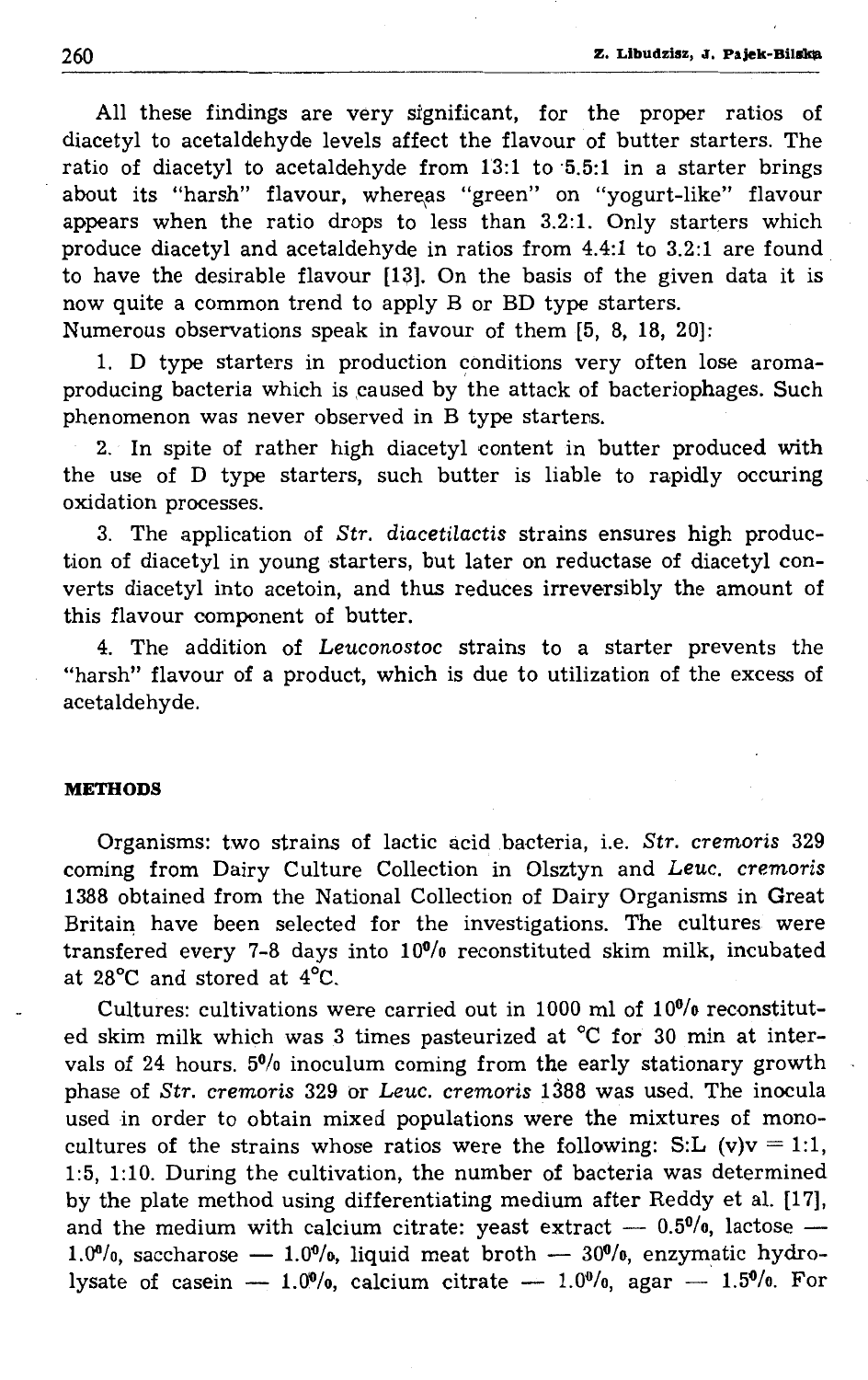distinguishing component strains grown in mixed cultures the following scheme was applied:



Acid productivity: acid productivity was determined by titration every 2 hours of cultivation. Specific acidifying ability was estimated in the middle of the logarithmic growth phase of the cultures: for *Str. cremoris* 329 after 10 hr, and for *Leuc. cremoris* 1388 after 14 hr of cultivation. Index of specific acidifying activity was calculated from the formula:

spec. acidifying activity  $=$   $\frac{mM \text{ of } \text{lactic } \text{acid} \text{ in } 1 \text{ ml}}{\text{CFU in } 1 \text{ ml}}$ 

Aroma producing activity: acetoin and diacetyl contents were determined according to Brandl [2], whereas diacetyl production by means of distillation method [21]. Acetaldehyde content was evaluated using a combined method of distillation and paper chromatography. Acetaldehyde present in the distillate was bound in the reaction with 2,4-dinitrophenylhydrazine into non-volatile hydrazones which were seperated by means of paper chromatography. The paper was developed using the method of Lynne et al. [15]. After development the spots which had been identified as hydrazones of acetaldehyde, were eluted with ethanol and evaluated quantitatively at 358 nm. [15, 19, 20].

### **RESULTS AND DISCUSSION**

On the basis of the investigations it has been found out that both selected strains had proper growth parameters in milk. The generation time of *Str. cremoris* 329 was 1.33 hr. After 4 hours cultivation the strain started its logarithmic growth phase which would end after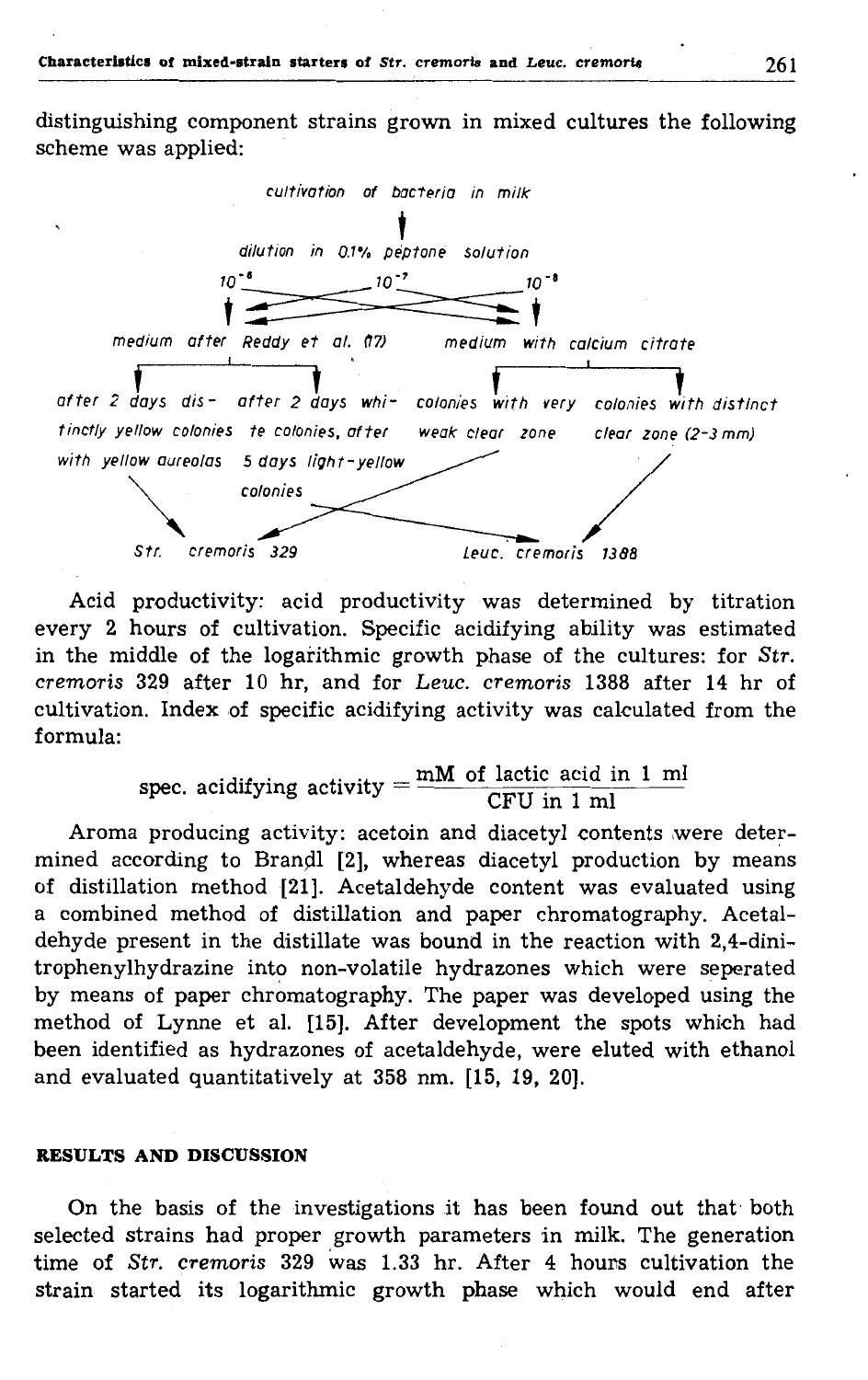| <b>Strain</b>                 | Parameter                    | Single<br>populations | Mixed populations $(S: L$ in inoculum)<br>v/v |                   |                   |
|-------------------------------|------------------------------|-----------------------|-----------------------------------------------|-------------------|-------------------|
|                               |                              |                       | 1:1                                           | 1:5               | 1:10              |
| Streptococcus<br>cremoris 329 | T(hr)                        | 1.33                  | 1.65                                          | 1.46              | 1.38              |
|                               | $u_{max}$ $(h^{-1})$         | 0.52                  | 0.42                                          | 0.47              | 0.50              |
|                               | CFU/ml<br>(stationary phase) | $6.5 - 10^{9}$        | $5.5 \times 10^9$                             | $4.6 \times 10^9$ | $4.3 \times 10^9$ |
| Leuconostoc<br>cremoris 1388  | $T$ /hr)                     | 2.40                  | 2.88                                          | 2.66              | 2.30              |
|                               | $u_{max}$ $(h^{-1})$         | 0.28                  | 0.24                                          | 0.26              | 0.30              |
|                               | CFU/ml                       | $2.3 \times 10^{9}$   | $1.8 \times 10^9$                             | $3.0 \times 10^9$ | $4.0 \times 10^9$ |

Table Growth parameters of Str. cremoris 329 and Leuc. cremoris 1388 grown in single and mixed pop ulations

16 hr. In the stationary phase the number of cells was  $6.5 \times 10^9$  CFU/ml. Leuc. cremoris 1388 had longer generation time  $-2.40$  hr, and its logarithmic phase used to begin after 5-6 hr cultivation and lasted for 19-22 hr. Maximum yield of Leuc. cremoris 1388 in milk was about  $2.3 \times 10^6$  CFU/ml, and so it was almost 3 times poorer than that of Str. cremoris 329 (Table).

The control of acidifying activity of the strains showed that Str. cremoris 329 produced in the stationary phase about 1.00-1.15% of lactic



Fig. 1. Growth of Leuconostoc cremoris 1388 in milk. Effect of time of cultivation on viable count of cells (CFU/ml,  $O$ ) and on lactic acid (g/100 ml,  $O$ ), acetaldehyde (mg/l,  $\langle \rangle$ ), diacetyl (mg/l,  $\langle \rangle$ ), acetoin (mg/l,  $\langle \rangle$ ) producing ability of cells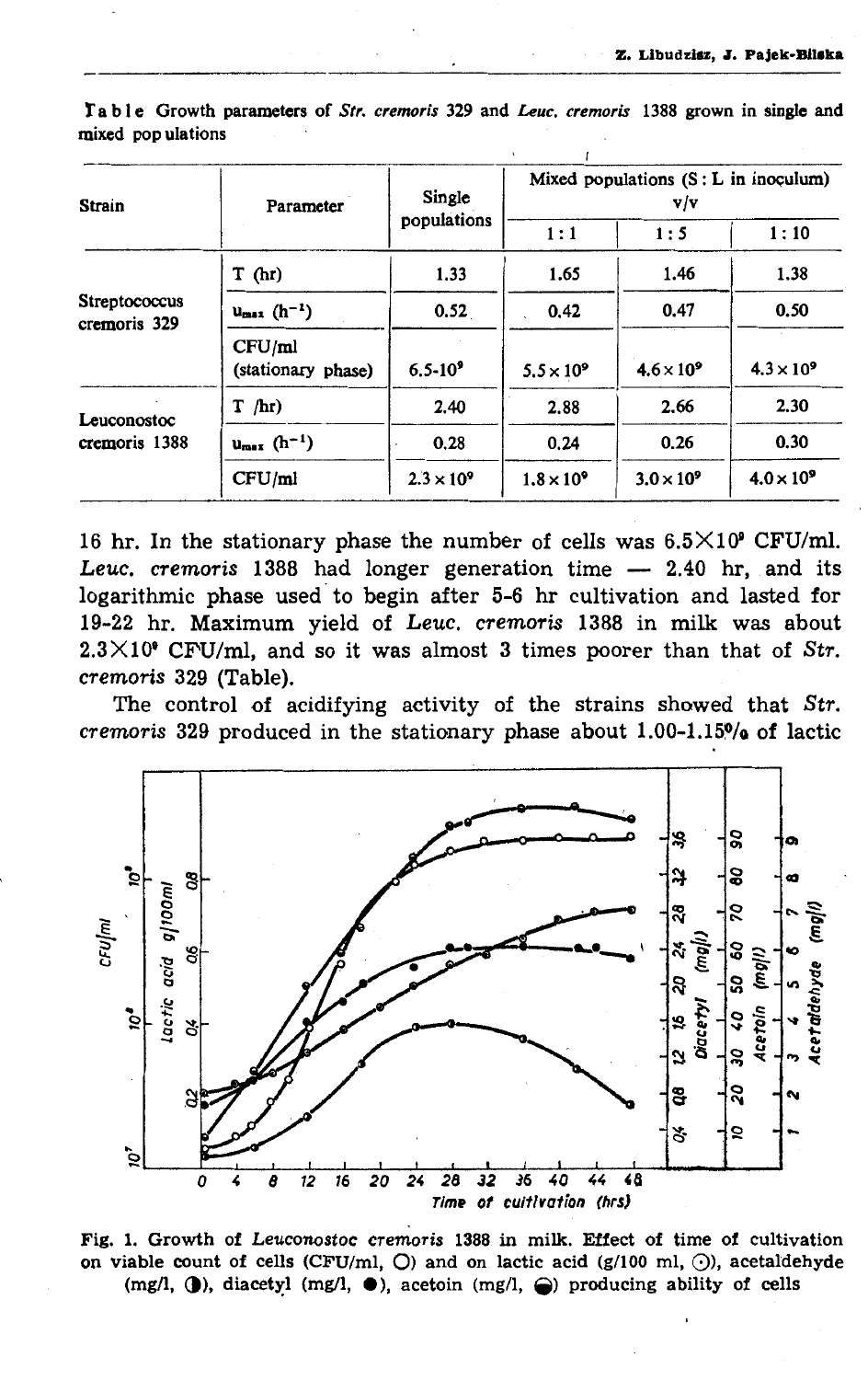acid. Under the same culturing conditions Leuc. cremoris 1388 accumulated markedly less lactic acid - about 0.6-0.7%. The obtained level of lactic acid production is typical [3].

Specific acidifying activity of Str. cremoris 329 was  $1.51 \times 10^{-10}$  and the value was almost twice as big as that of Leuc. cremoris 1388  $(0.78 \times 10^{-10}$  mM of lactic acid/CFU).

It has also been found that both of the examined strains were acetaldehyde producers. However, Str. cremoris 329 produced significantly higher amount of that compound. During the whole cultivation period (48 hr) the increasing production of acetaldehyde up to the level of 7.9 mg/l was observed. Leuc. cremoris 1388 produced the most acetaldehyde (about 4 mg/l) at the end of logarithmic phase. In the next incubation hours the content of that compound decreased markedly, reaching after 48 hr the level of 1.7 mg/l, i.e. more than two times lower than its maximum amount (Fig. 1 and 2).



Fig. 2. Growth of Streptococcus cremoris 329 in milk. Effect of time of cultivation on viable count of cells (CFU/ml,  $O$ ) and on lactic acid (g/100 ml,  $O$ ), acetaldehyde (mg/l, (b) producing ability of cells

Harvey [10] reports that among 7 examined Str. cremoris strains, most of them produced from 0.5 to 5.0 mg/l of acetaldehyde after 16 hr cultivation in milk. Only one strain Str. cremoris K, produced more aldehyde, i.e. from 5 to 9 mg/l. Similar results were obtained by Keenan et all [12] for two Str. cremoris strains. After 12-14 hr incubation they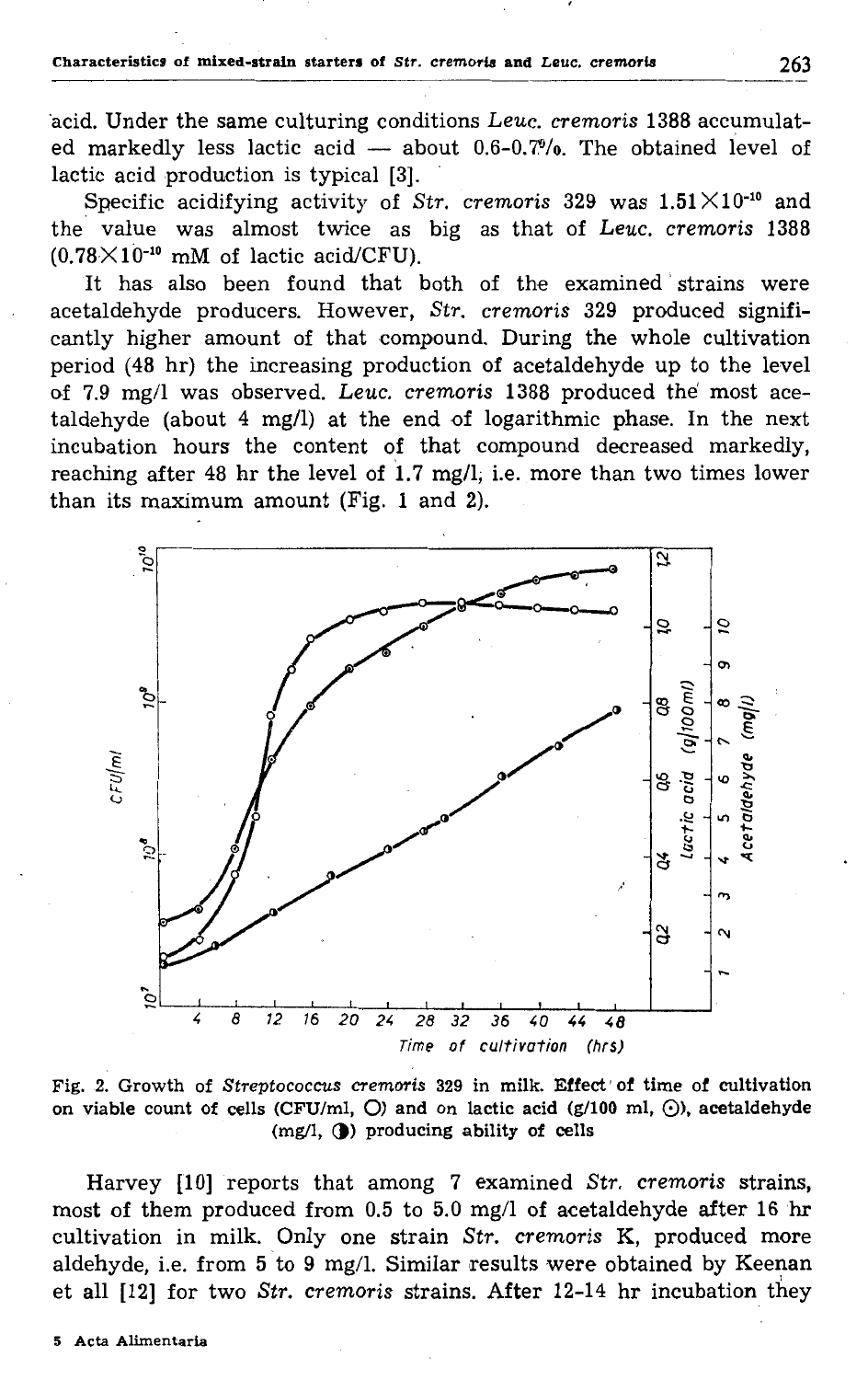produced 4.6-7.9 mg/1. Moreover, these authors observed that during the next hours of cultivation partial utilization of the accumulated acetaldehyde took place. On the other hand according to Cogan [3] not all *Leuconostoc cremoris* strains are able to produce acetaldehyde, e.g. *Leus. cremoris* CAF-1 did not develop detectable amounts of acetaldehyde, whereas *Leuc. cremoris* FR8-1 accumulated it during the whole cultivation time, reaching the yield of 6.5 mg/1 after 60 hr.

Aroma compounds, i.e. acetoin and diacetyl were produced only by *Leuc. cremoris* 1388. The biggest amount of diacetyl - 2.46 mg/l was produced by the bacteria in the early stage of stationary phase (28 hr cultivation). The elongation of time up to 48 hr did not cause the decrease of diacetyl amount, and thus *Leuc. cremoris* 1388 did not exhibit the activity of reductase of diacetyl. This is in agreement with the results of Seitze et all [18], who reported the lack of activity of that enzyme for all 5 examined *Leuc. cremoris* strains. Production of acetoin was attributed to the stationary growth phase. The biggest amount of that compound. (99.6 mg/1) was produced by *Leuc. cremoris* 1388 after 36-38 hr cultivation. *(* 

The recorded level of aroma compounds allowed to include *Leuc. cremoris* 1388 to strains possesing mean aroma-producing ability.

Most *Leuconostoc strains* have weaker aroma-producing activity than *Str. diacetilactis* bacteria, which accumulate from 1 to 10 mg of diacetyl per liter, and 230 to 500 mg/1 of acetoin [4, 7, 12, 16, 18]. For paired cultures, similarly as in monocultures, the control of growth dynamics of the strains, as well as the control *ot* milk acididying activity, aroma compounds production and accumulation of acetaldehyde was carried out. lt has been found out that by introducing into milk ten times bigger volume of *Leuc. cremoris* 1388 culture than *Str. cremoris* 329, a mixed population is obtained with leveled off ratios of component strains.

In such populations  $40\%$  growth stimulation of *Leuc. cremoris* 1388 was observed, as well as shortening of generation time from 2.4 hr to 2.3 hr (Table 1). The increase of Str. cremoris 329 contribution brings about the growth of acidifying activity of the population from 0.87 do 1.05 g of lactic acid per 100 ml of milk, as well as the lowering of diacetyl production from 1.88 to 0.95 mg/1 and acetoine production from 75.6 to 42.1 mg/1.

However, all the model starters had lower acidifying activity (from 9 to 240/o) than strongly acidifying *Str. cremoris* 329 strain, but on the other hand, that activity was higher by 32 to 180/o than for *Leuc. cremoris* 1388.

Acetoin and diacetyl production was lower by 23 to  $60<sup>0</sup>/0$  in comparison with the level of those compounds produced by *Leuc. cremoris* 1388. Mixed populations, irrespective of their strain proportion, produced maximum amounts of diacetyl and acetoine in the early stationary phase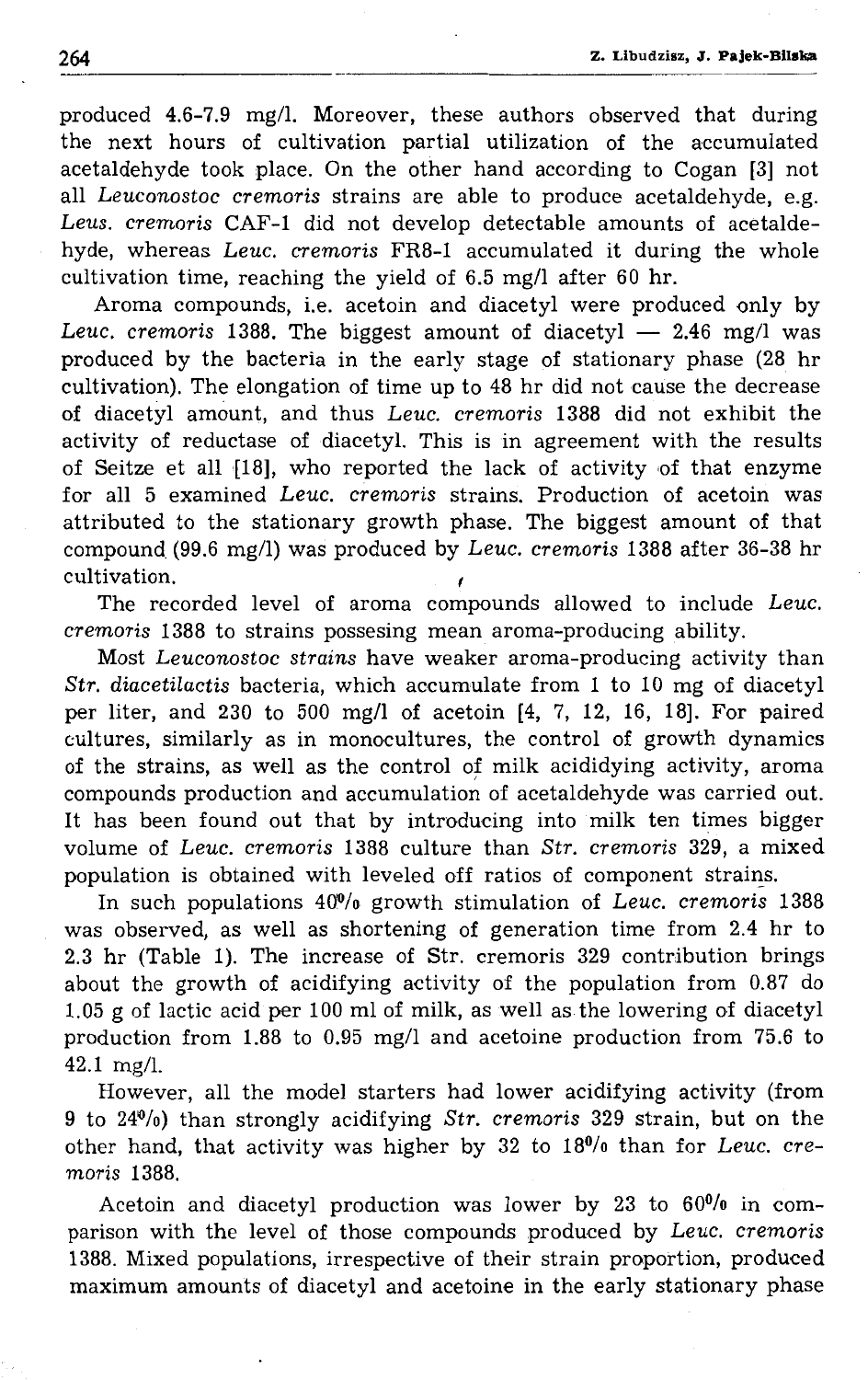

Fig. **3.** Activity of mixed populations of *Streptococcus cremoris* 329 and *Leuconostoc cremoris* 1388. Effect of ratio of strains in inoculum (S:L  $-$  1:1;  $\bigcirc$ ; S:L  $-$  1:5,  $\bullet$ ;  $S:L - 1:10$ , (b) on lactic acid, acetaldehyde, acetoin and diacetyl production

(Fig. 3). Walsh and Cogan [20] found out that FR8 and 21 starters (type B) produced 85 mg/1 of acetoin, i.e. the amount close to that obtained by us, but as they maintained it was much less than the production of BD and D type starters. The latter starters produced about 400-520 mg of acetoin per liter and about 12 mg/1 of diacetyl.

As the contribution of *Leuc. cremoris* 1388 in mixed system grew bigger, the amount of acetaldehyde decreased and the maximum production of that compound was shifted to the earlier hoours of cultivation. In the population having the equalized amounts of component strains, the maximum level of acetaldehyde  $-$  2.35 mg/l  $-$  was obtained in the logarithmic growth phase. Moreover, it has been shown that the elongation of cultivation lowered the amount óf accumulated acetaldehyde .'by  $30$  to  $50\%$  (Fig. 3).

Lindsay et all [13] investigatęd the production of acetaldehyde and diacetyl by starters consisting of *Str. lactis* and *Leuc. citrovorum* (cre*moris),* and found out that after 12 hr cultivation they produced 0.8 mg of diacetyl and 3.4 mg of acetaldehyde per liter. Such a level of acetaldehyde and diacetyl resulted in a starter with "green" flavour. However, the additional 4 hours of cultivation significantly improved the starter flavour. During that period the activity of *Leuc. citrovorum* was strong enough to lower the acetaldehyde content to 0.38 mg/l and to increase . the content of diacetyl up to 1.5 mg/1.

But, according to these authors, the starter containing the addition of *Str. diaceti\_lactis* proved to be the best one, since it produced 0.66 mg of acetaldehyde and 2.16 mg of diacetyl per 1 liter. lts flavour, however,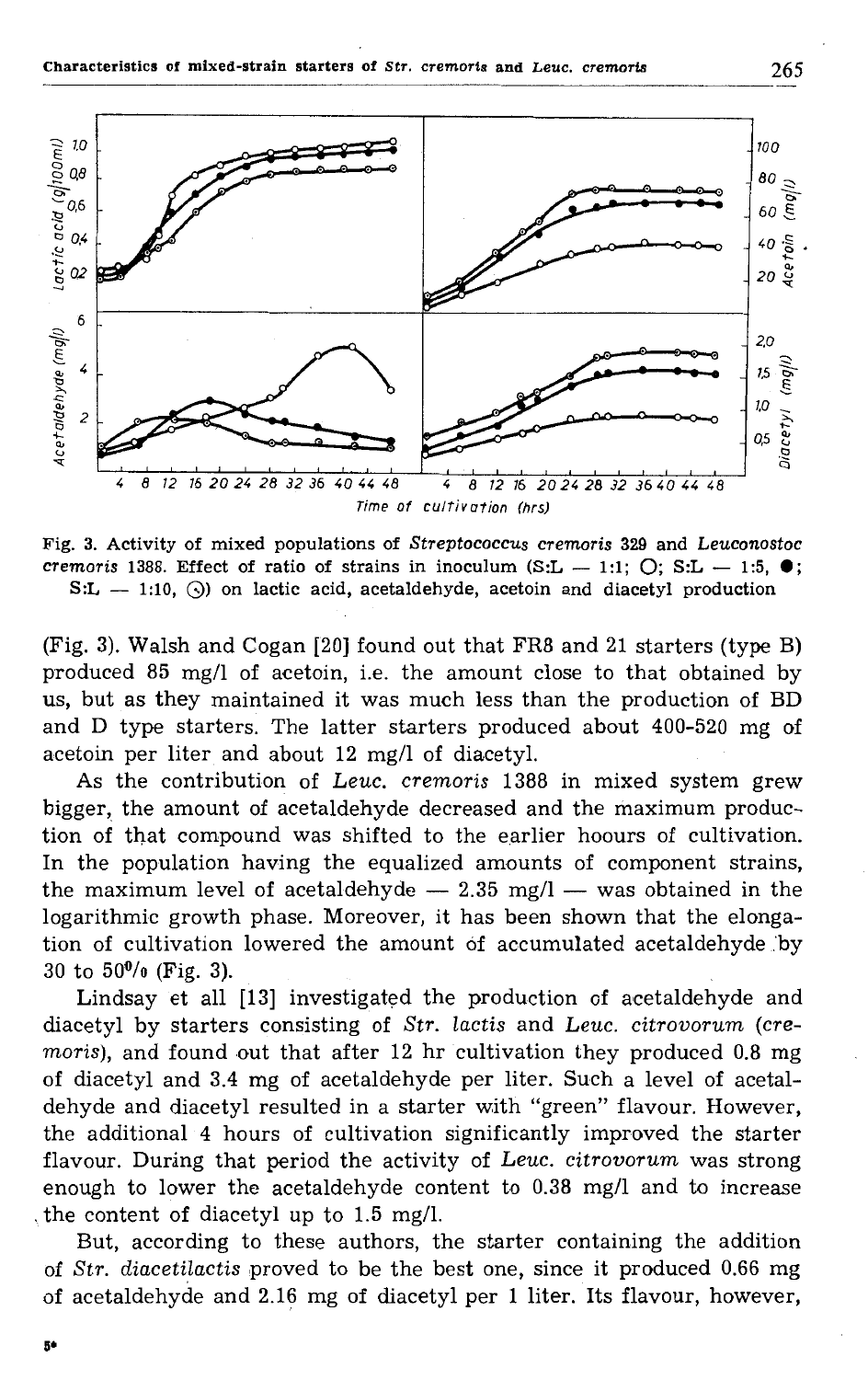grew much worse when *Leuc. citrovorum* contribution was decreased, for it brought about the increase of acetaldehyde content up to 6. 72 mg/1 and drop of diacetyl to 1.5 mg/1. Similar observations were made by Habaj et al. **[9].** 

The ability of utilizing acetaldehyde by Leuc. *cremoris* strains found 'its application also *in* removing the excess of that component from ripe butter starters **in** order to improve their flavour [11].

In the present investigations a model starter, possessing the equalized amounts of component strains, produced about 1.9 mg of diacetyl and 1.2 mg of acetaldehyde per liter. Lindsay et all [14] stated that a good butter starter with distinctive flavour should contain about 3.0 mg of diacetyl per liter and the appropriate amount of acetaldehyde. Thus, in our investigations we have observed too low levei of diacetyl at the proper level of aldehyde. But the addition of *Str. diacetilactis* into a model starter proposed by us, should bring about relatively high production of diacetyl and thus it should enable to obtain a starter with proper organoleptic characteristics.

# **CONCLUSIONS**

1. By inoculating milk with 10 times bigger volume of Leuc. cremoris 1388 than *Str. cremoris* 329 it was possible to obtain mixed populations with the equalized ratios of component strains.

2. In such model starters  $40\%$  growth stimulation and the shortening of generation time of Leuc. *cremoris* 1388 were observed.

3. Acidifying activity of mixed populations was lower by 9 to  $24\frac{0}{0}$ than of strongly acidifying *Str. cremoris* 329 strain, but at the same time it was higher by 18. to 320/o than that of Leuc. *cremoris* 1388. Production of diacetyl and acetoin was lower by 27-62°/o and by 23-580/o respectively in comparison with production of these compounds by Leuc. *cremoris*  1388.

4. In mixed populations Leuc. *cremoris* 1388 utilized the accumulated acetaldehyde lowering its level from  $30$  to  $50<sup>0</sup>/0$ .

5. By introduĆing Leuc. *cremoris* 1388 into the composition of BD type starters in the way described in the paper, it may be possible to improve the quality of a product.

### LITERATURE

- 1. Badings H. T., Galesloot T. E.: Proc. 16t " Inter. Dairy Congr., 1962, **B,** 199.
- 2. Brand! E.: Milchwiss. Berichte l966, **10,** 289.
- 3. Cogan T. M.: J. Dairy Res., 1875, 42, 139.
- 4. Cogan T. M.: 4th Marshall Symposium, London 1975.
- 5. Collins E. B.: J. Dairy Sci., 1977, 60, 799.